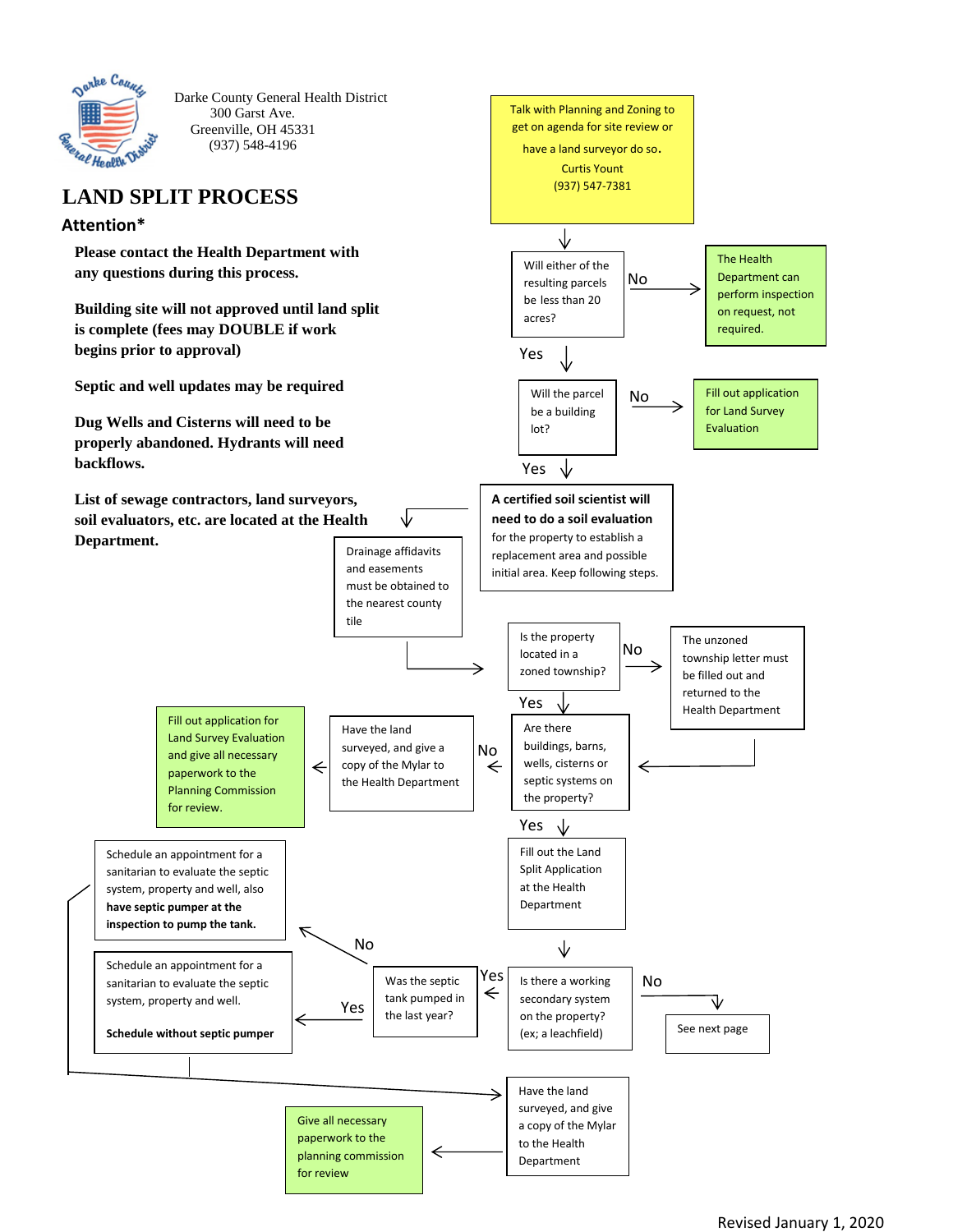

Darke County General Health District 300 Garst Ave. Greenville, OH 45331 (937) 548-4196

## **LAND SPLIT PROCESS**

## **CONTINUED**

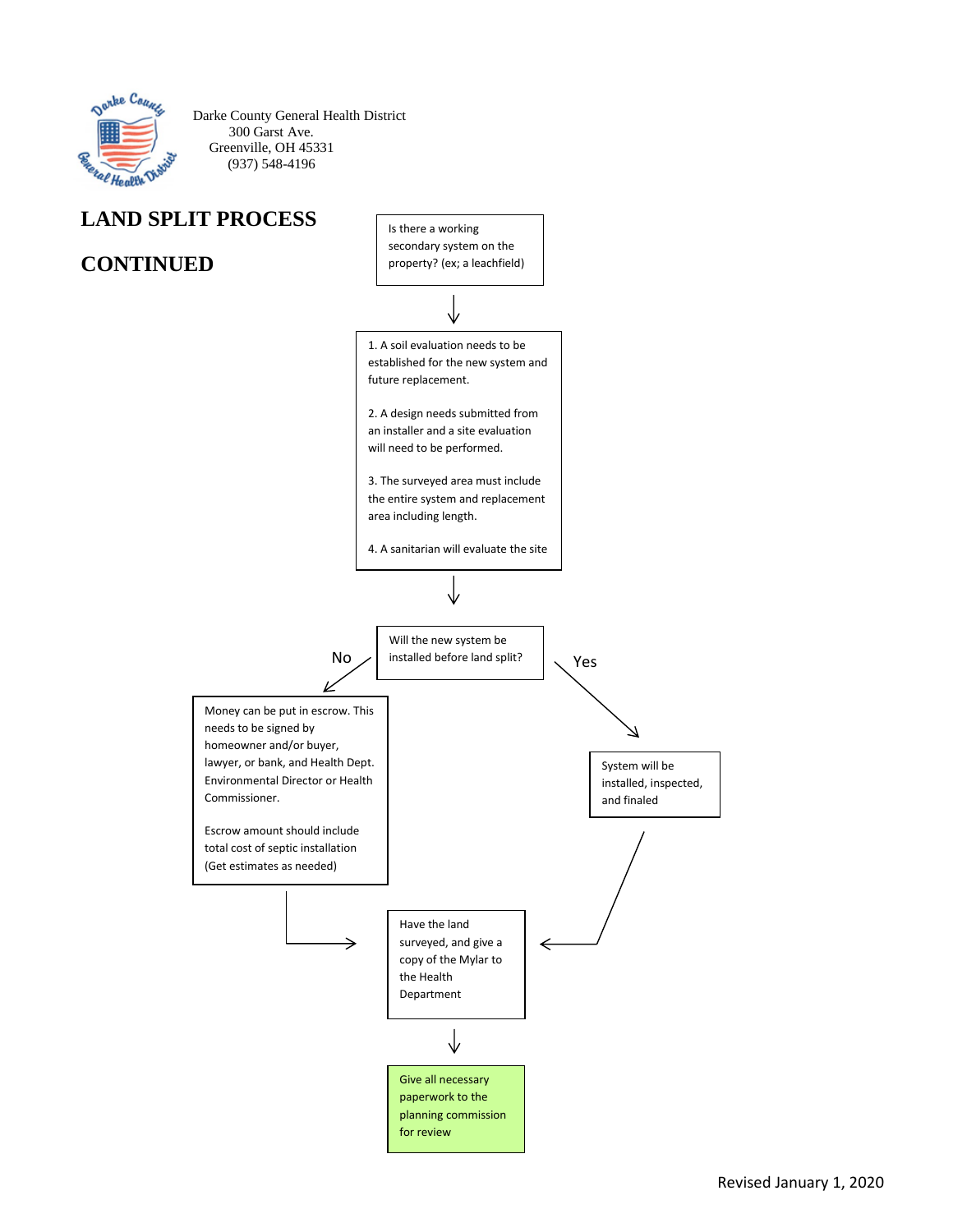

### **APPLICATION FOR LAND SPLIT EVALUATION**

#### **INSTRUCTIONS AND APPLICATION FORM**

#### **2022 EVALUATION FEES (ALL FEES ARE NON-REFUNDABLE)**

| Household Sewage Treatment System Evaluation | \$375.00 |
|----------------------------------------------|----------|
| <b>Health Commissioner Review</b>            | Included |
| Water Sample (Bacteria)                      | \$148.00 |
| <b>Total Evaluation Fee</b>                  | \$523.00 |

#### **Read All Before Submitting**

- The land split evaluation consists of inspections by a Registered Sanitarian of the household sewage treatment system and the private water system. It also includes an evaluation of the mylar by the Health Commissioner to ensure all items are included on the plat and the property is in compliance with the Ohio Sanitary Code.
- If a septic and well are not located on the property, please fill out the land survey application.
- Incomplete applications cannot be accepted. ORIGINAL HOMEOWNER'S SIGNATURES ARE REQUIRED. Faxed or Emailed copies cannot be accepted.
- A routine Operation and Maintenance (O&M) inspection of the sewage treatment system does not satisfy the requirement for a land split inspection.
- Upon receipt of the completed application and fees, the Health Department will schedule an appointment for the inspection. If an existing well is on the property, a land split inspection must be performed on Wednesday afternoons ONLY, due to laboratory restrictions on water sample hold times.
- Appointments are scheduled on a first-come, first-served basis. If for any reason you must cancel or reschedule the appointment, you must call in at least 24 hours prior to the originally scheduled appointment.
- A scavenger registered with the Darke County Health Department must pump all septic tanks while the inspector is present. (See attached list) DO NOT HAVE THE SEWAGE SYSTEM PUMPED PRIOR TO INSPECTION. If the tank has been pumped within one year, it may not be required again.
- The lids of the septic tank and splitter and/or distribution boxes must be uncovered *prior* to the time of inspection. Most lids are within 2-3 feet from the surface; you may uncover this yourself or hire a contractor/scavenger to uncover them for you.
- All septic system components must be located on the property.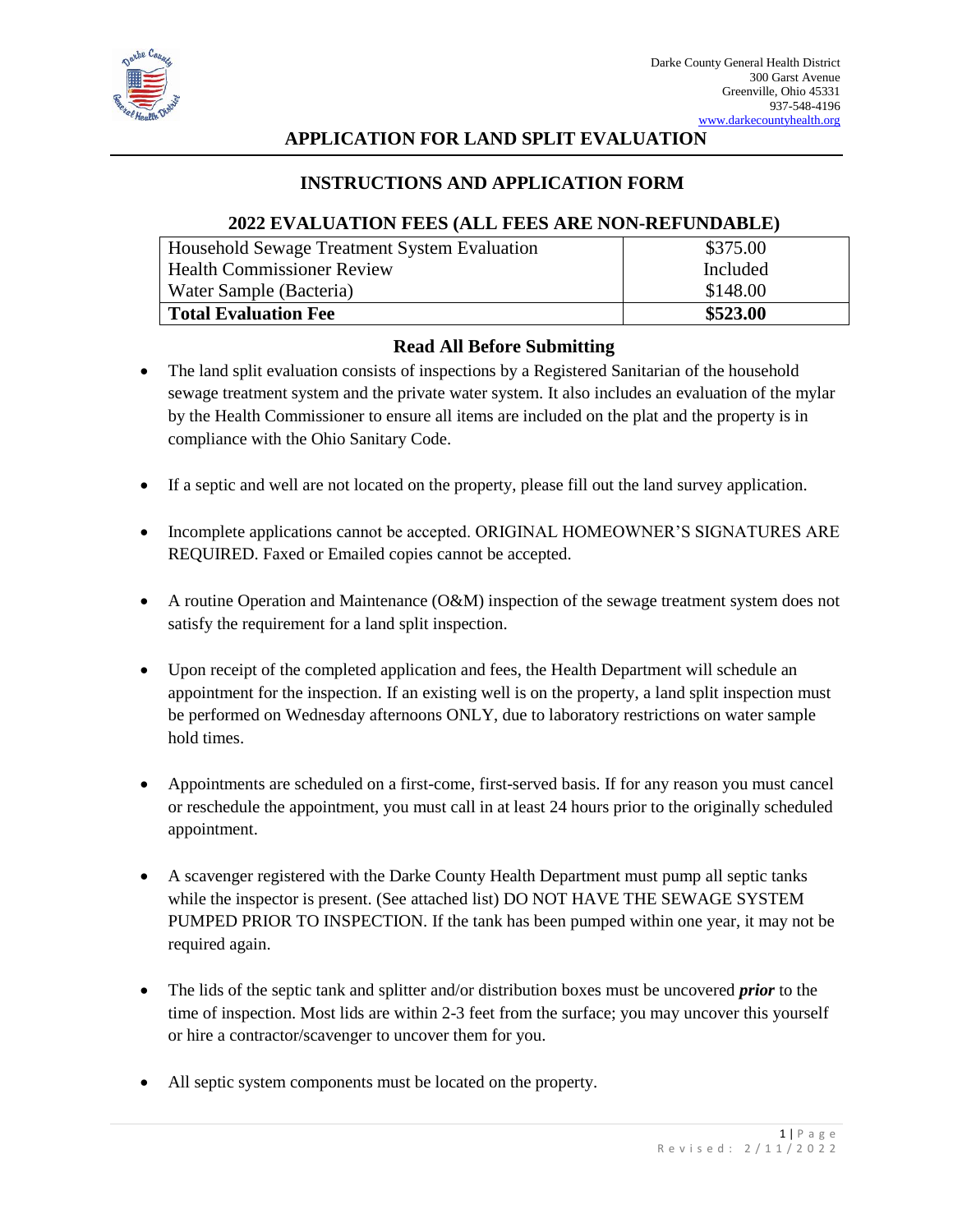

- If there are no risers on the inlet and outlet lids of the septic tank they will be required.
- If there is no riser on the splitter box or distribution box, they will be required.
- Any deteriated items will need replaced.
- If the system has a **subsurface sand filter**, the distribution box and outlet tile must be uncovered in order to evaluate the sand filter and sample the quality of the effluent. If there is no inspection port on the outlet tile of the sand filter, one will be required.
- If the system has a drywell, see the Health Department
- All plumbing must drain into the sewage treatment system. Down spouts and sump pump drains should not drain into the sewage treatment system.
- No evaluation will be conducted if ground cover excessively obscures any components of the sewage treatment system (including high grass, snow cover & leaves). The inspection will be rescheduled when the ground cover is removed. This includes heavy amounts of rain where the conditions of the field cannot be evaluated.
- This report is indicative of the system at the time of evaluation. Any subsequent changes in weather conditions, number of occupants, or water usage may affect the system operation.
- The sanitarian's opinion of the system may be rendered without knowledge of some of the individual parts of the home sewage treatment system and applies only to the date and time the opinion is made. Therefore, the opinion does not guarantee the future performance of the home sewage treatment system.
- Soils must be evaluated to designate the replacement septic system area. Replacement areas should remain undisturbed.
- New building lots must have at least 1.5 acres net (without right-of way) or more dependent upon the size of the home, number of outbuildings, driveways, parking areas, disturbed area, topography, etc. **2 soil areas need to be designated, one for the new system and one for the replacement. Soil evaluations help determine what type of septic system is installed. The number of possible bedrooms in a home determines the size of the septic system. Please see the Health Departments' bedroom policy for clarification.**
- The minimum amount of acreage required cannot be confirmed until this evaluation is completed. It is recommended that you have this evaluation done prior to any surveying, but you have an idea of where the property lines will be located.
- The Health Department requires the private water system to be tested for total coliform bacteria and pre-screened for nitrate. Other parameters can be tested for an additional fee; those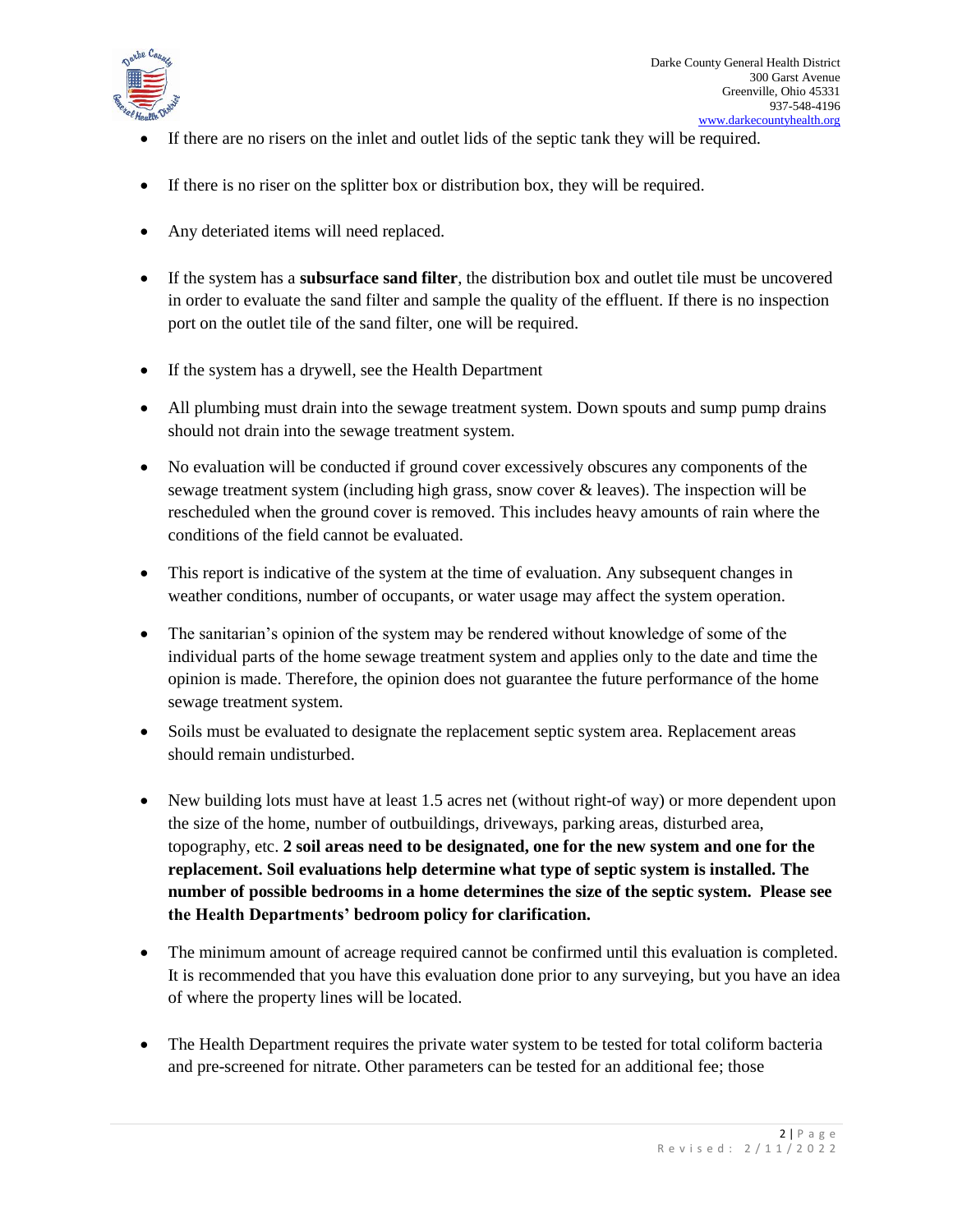

parameters and fees are available at the Health Department. No lead testing will be completed by the Health Department. A satisfactory result will be required.

- Because dug wells and cisterns may pose a safety hazard, they must be properly abandoned prior to final approval. Any other wells no longer in use must be sealed. All wells and cisterns must be shown to the sanitarian. All hydrants must have backflow prevention devices.
- We recommend chlorinating the well before we take the water sample. Instructions for chlorination are available at the health department or on the website [www.darkecountyhealth.org.](http://www.darkecountyhealth.org/) However, all of the chlorine must be flushed from the system before we take a sample. If there is a presence of chlorine in the water when we show up, a reinspection fee of \$60 must be paid prior to scheduling another water sample.
- If the well is below-grade in a concrete pit, it may need to be brought above-grade and the pit abandoned. A well alteration permit is required for this work. The 2022 well alteration permit fee is \$310.00.
- The property must have access to a county tile or stream that flows year round. If this is not found on the property, legally recorded easements/affidavits are required for each property that the tile crosses until it ties into a stream or county tile. Examples of these documents are available at the Health Department but should be prepared by a lawyer.
- In order to be on the Planning Commission agenda, property owner must see Curtis Yount, Zoning Inspector and Planning Commission secretary, at 520 S. Broadway, Greenville, OH, (937)547-7381.
- **Site Review occurs the Friday a week before the Planning Commission meeting. All paperwork and final inspections should be done at this time with survey submitted to be considered as going to Planning Commission.**

**NOTE**: If the land split is for building lot approval, a site evaluation application still must be completed in order for the lot to be considered approved by the Health Department for building. This application requires the submission of soil test results for primary and replacement septic system areas.

Requirements for land split approval (please review flow chart if necessary):

- \_\_\_ 1. Satisfactory inspection of home sewage treatment system (see attached inspection form)
- \_\_\_\_2. Satisfactory water sample tested for total coliform bacteria (see attached inspection form)
- \_\_\_\_3. Soil testing for replacement septic area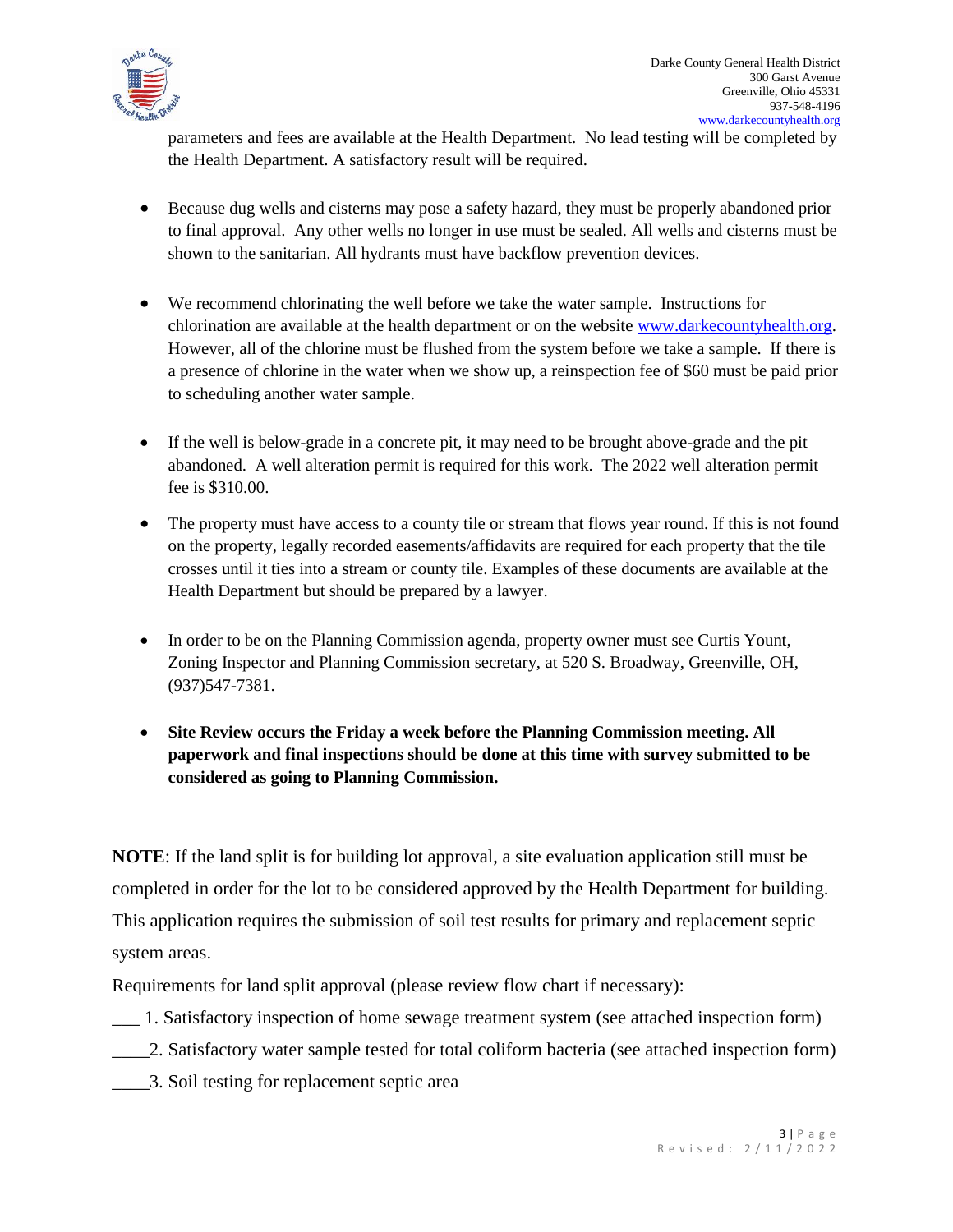

\_\_\_\_4. An unzoned township approval letter (if required); attached to this application

\_\_\_\_5. All necessary affidavit and/or easements recorded and submitted to the Health Dept. Any affidavits submitted must be recorded easements after land split approval and submitted to the Health Department.

\_\_\_\_6. A copy of the mylar submitted to the Health Dept prior to Planning Commission meeting.

In addition to Planning Commission requirements, the following items the must be included on the mylar/plat in order to obtain Health Department approval:

- Location of primary septic system
- Location of backup septic system area
- Location of the well
- Site Map
- Drainage (curtain and/or sewer) easements- 30 foot in width
- Location of county tile/ ditch/ stream
- Engineer's and Zoning inspector's (if zoned township) signatures

| Alexander Sewer & Drain         | Casstown, OH     | 937-985-0068 | $2500$ gallon |
|---------------------------------|------------------|--------------|---------------|
| Barnes Sewer & Septic           | Winchester, IN   | 765-584-7295 | 1500 gallon   |
| Bob's Excavating                | Ludlow Falls, OH | 937-698-4694 | 2300 gallon   |
| Booso's Septic Cleaning         | Lewisburg, OH    | 937-962-4435 | 1500 gallon   |
| Cooper's Sanitary Service       | West Milton, OH  | 937-698-6200 | 2000 gallon   |
| Crowell Plumbing                | Eaton, OH        | 937-456-4951 | 1200 gallon   |
| D & H Construction              | Bradford, OH     | 937-448-8071 | 1500 gallon   |
| <b>Frantz Septic Cleaning</b>   | Bradford, OH     | 937-448-2138 | 2000 gallon   |
| Frech's Cleaning Service        | New Madison, OH  | 937-996-1615 | $2500$ gallon |
| Mike's Sanitation               | New Bremen, OH   | 419-629-3695 | 5000 gallon   |
| Porta Kleen Industrial Services | Lancaster, OH    | 740-689-1886 | 1500 gallon   |
| <b>Prime Pumping Services</b>   | Camden, OH       | 937-553-7400 | 2000 gallon   |
| Roto Rooter                     | Dayton, OH       | 937-496-3975 | 3150 gallon   |

### **List of Pumpers**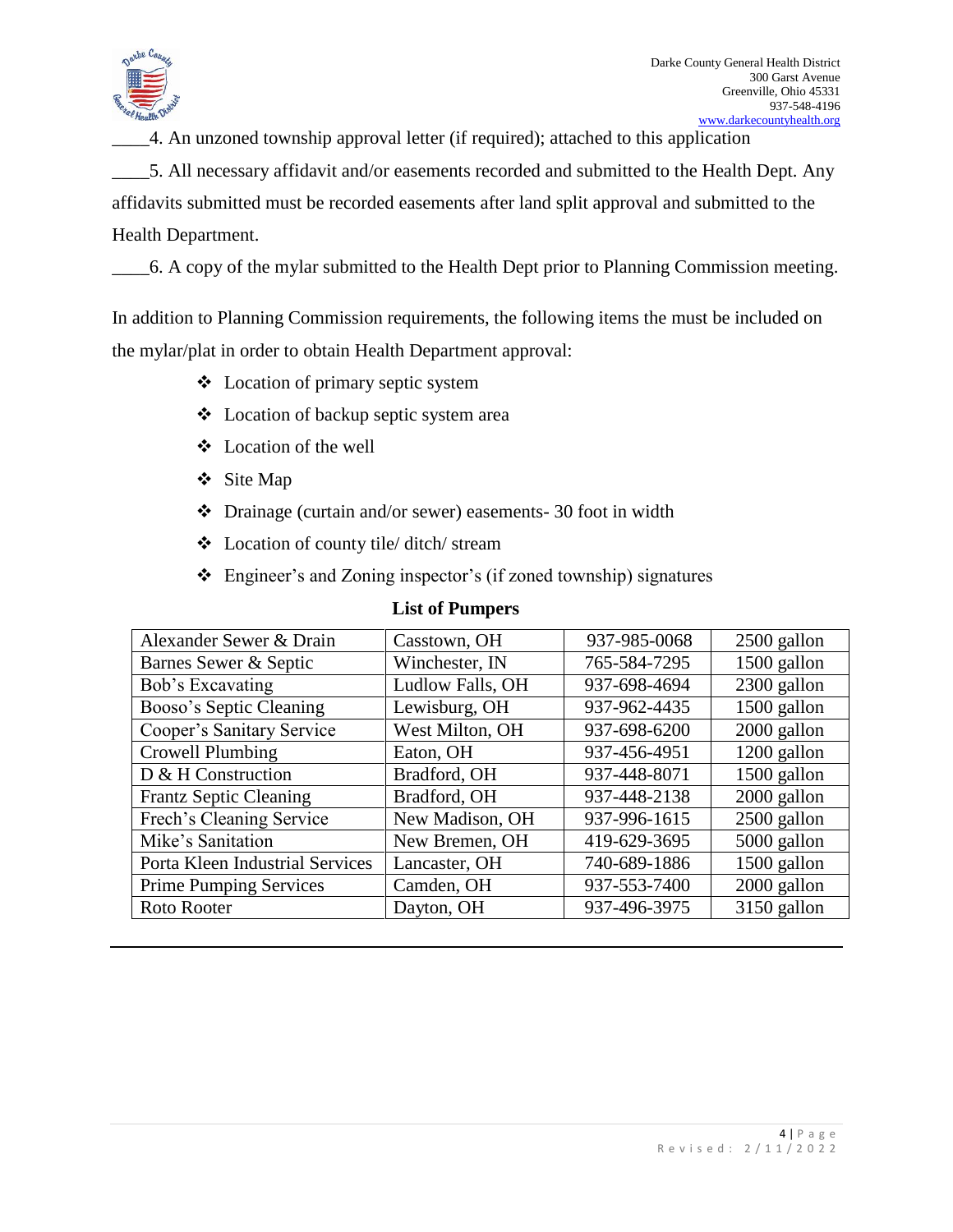

## **APPLICATION FOR LAND SPLIT EVALUATION**

| Applicant Name                                                                                                                  |                                                            |      |     |       |
|---------------------------------------------------------------------------------------------------------------------------------|------------------------------------------------------------|------|-----|-------|
|                                                                                                                                 |                                                            |      |     |       |
|                                                                                                                                 |                                                            |      |     |       |
|                                                                                                                                 |                                                            |      |     |       |
|                                                                                                                                 |                                                            |      |     |       |
| How would you like to receive your evaluation report?                                                                           |                                                            | Mail | Fax | Email |
|                                                                                                                                 | <b>LOCATION OF REQUESTED EVALUATION</b>                    |      |     |       |
| Current Owner's Name                                                                                                            |                                                            |      |     |       |
|                                                                                                                                 |                                                            |      |     |       |
|                                                                                                                                 |                                                            |      |     |       |
|                                                                                                                                 |                                                            |      |     |       |
|                                                                                                                                 |                                                            |      |     |       |
| Directions to property:                                                                                                         |                                                            |      |     |       |
|                                                                                                                                 |                                                            |      |     |       |
| Is the existing and proposed property in a flood plain?                                                                         |                                                            |      |     |       |
|                                                                                                                                 |                                                            |      |     |       |
|                                                                                                                                 | When was the home built?<br>Number of bedrooms: __________ |      |     |       |
| Total acreage of property proposed for land split: ______________________________                                               |                                                            |      |     |       |
| The location and area of the septic system and/or replacement area is dependent on the soil<br>evaluation and site of the home. |                                                            |      |     |       |
| Amount of acreage to be subdivided with buildings/home: _________________________                                               |                                                            |      |     |       |
|                                                                                                                                 |                                                            |      |     |       |
| Name of county ditch/tile/stream for curtain and/or sewer drain to outlet to:                                                   |                                                            |      |     |       |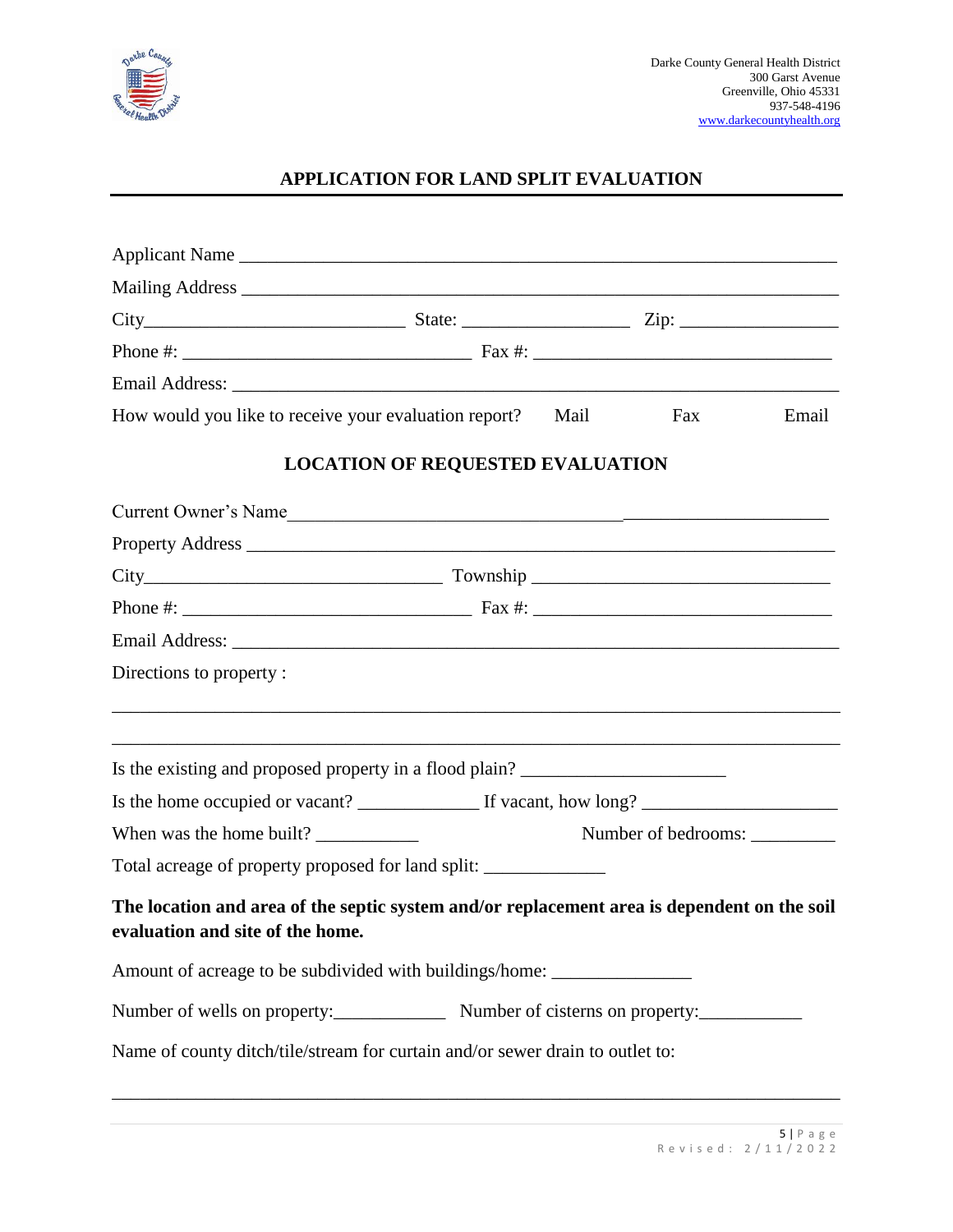

Drainage easements to be obtained/already obtained from the following property owners:

\_\_\_\_\_\_\_\_\_\_\_\_\_\_\_\_\_\_\_\_\_\_\_\_\_\_\_\_\_\_\_\_\_\_\_\_\_\_\_\_\_\_\_\_\_\_\_\_\_\_\_\_\_\_\_\_\_\_\_\_\_\_\_\_\_\_\_\_\_\_\_\_\_\_\_\_\_\_

\_\_\_\_\_\_\_\_\_\_\_\_\_\_\_\_\_\_\_\_\_\_\_\_\_\_\_\_\_\_\_\_\_\_\_\_\_\_\_\_\_\_\_\_\_\_\_\_\_\_\_\_\_\_\_\_\_\_\_\_\_\_\_\_\_\_\_\_\_\_\_\_\_\_\_\_\_\_

The following must be submitted (if available):

- Deed
- Property Affidavits
- Easements

#### *ADDITIONAL* **WATER TESTING**

I would like the following **additional** parameters tested:

|                                  | LABORATORY FEE:        |
|----------------------------------|------------------------|
| OTHER: _________________________ | LABORATORY FEE:        |
|                                  | LABORATORY FEE:        |
| OTHER:                           | <b>LABORATORY FEE:</b> |

### **ADDITIONAL WATER TESTING TOTAL: \_\_\_\_\_\_\_\_\_\_\_\_\_\_\_\_\_\_\_\_**

The sanitarian's opinion of the system may be rendered without knowledge of some of the individual parts of the home sewage treatment and water systems and applies only to the date and time the opinion is made. Therefore, the opinion does not guarantee the future performance of these systems.

The owner/applicant agrees to the requirements of the special service inspection and understands that upgrades may be required if deemed appropriate by the Health Department. The applicant also understands that the system will be placed under the Operational Permitting Program of the Darke County Health Department. Please see Operational Permit Pamphlet for additional information regarding this program.

The applicant understands the water system rules require the water system to be flushed for a minimum of 10 minutes prior to taking the water sample. A faucet or spigot must be turned on to take the sample. The applicant is responsible for ensuring that the water faucet/ spigot are in good condition and turned off to their satisfaction upon leaving. The Health Department is not responsible for faulty faucets or drains.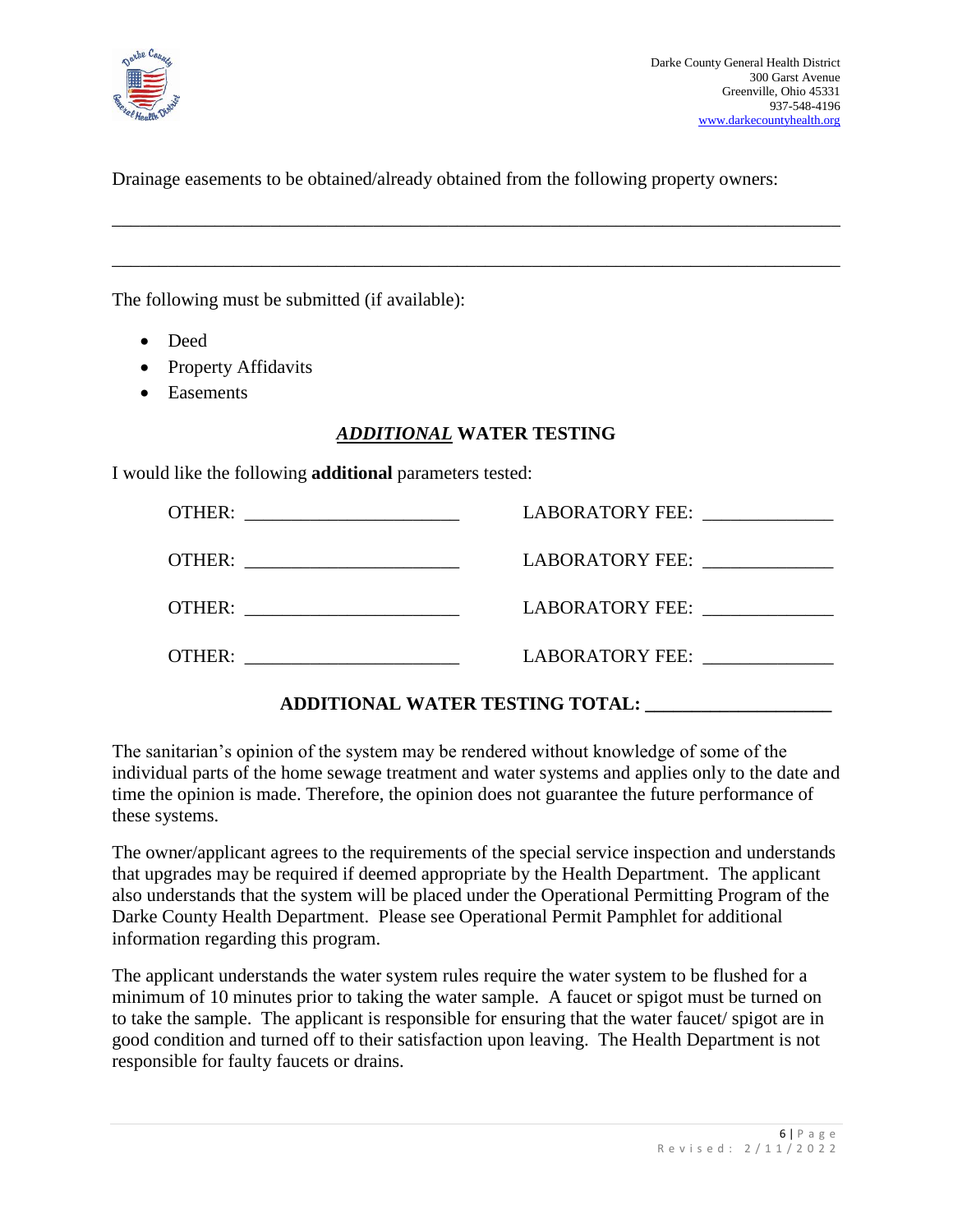

If the pre-screen is positive, a laboratory sample for nitrates will be collected and you will be subsequently billed the collection fee for nitrates: \$12.00. If for any reason the appointment needs to be cancelled or rescheduled, you must call at least 24 hours prior to the originally scheduled appointment.

| Applicant                          | Date |
|------------------------------------|------|
| Homeowner or legal representative_ | Date |

**2022 Fee: \$523.00 (\$375.00 sewage + \$148.00 water)**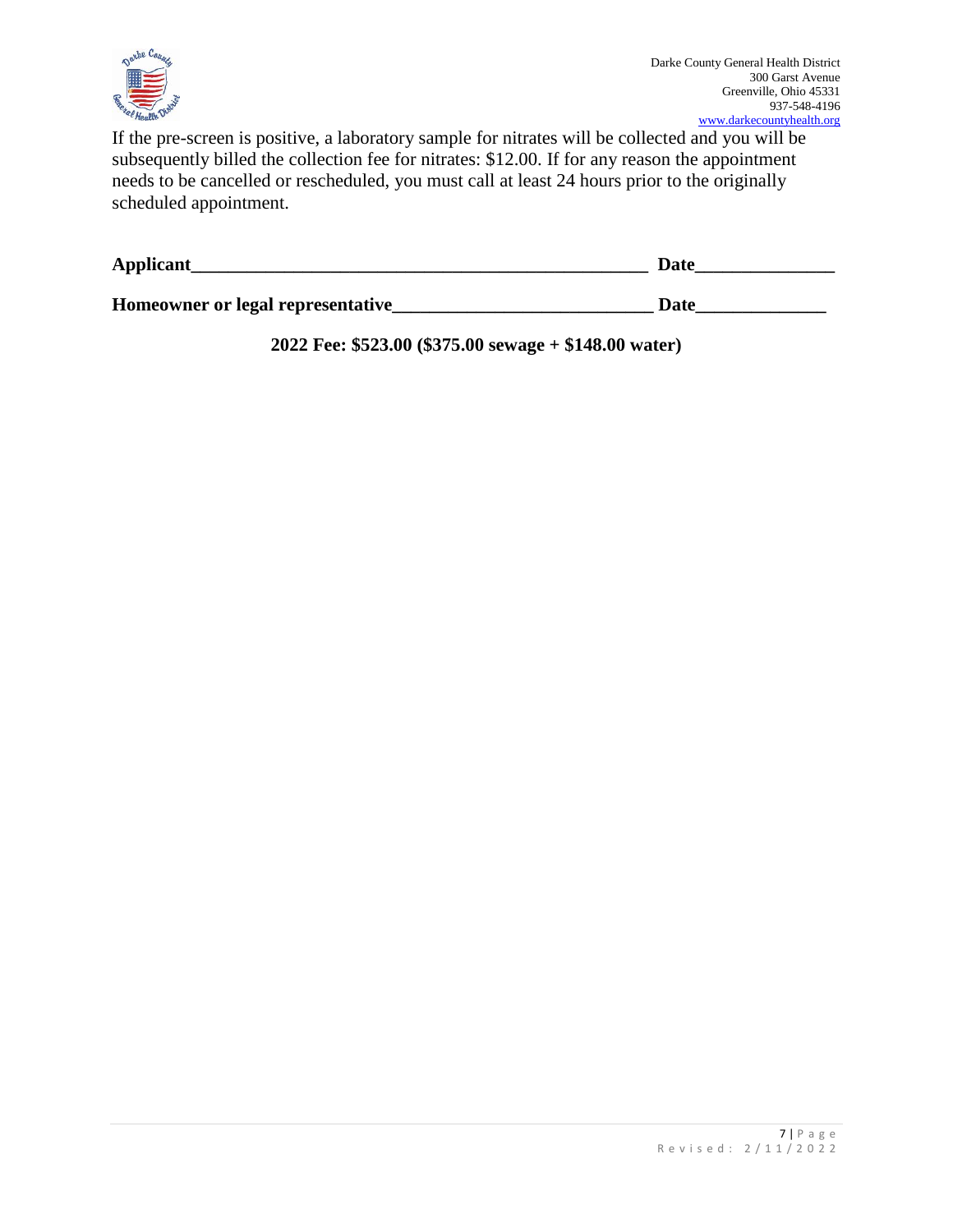| Darke Count                              | Darke County General Health District<br>300 Garst Avenue<br>Greenville, Ohio 45331<br>937-548-4196 |
|------------------------------------------|----------------------------------------------------------------------------------------------------|
| <b>FOR OFFICE USE ONLY</b>               | www.darkecountyhealth.org                                                                          |
|                                          |                                                                                                    |
|                                          |                                                                                                    |
|                                          |                                                                                                    |
|                                          |                                                                                                    |
|                                          |                                                                                                    |
|                                          |                                                                                                    |
| <b>HSTS EVALUATION</b>                   |                                                                                                    |
|                                          |                                                                                                    |
|                                          |                                                                                                    |
|                                          |                                                                                                    |
|                                          |                                                                                                    |
|                                          |                                                                                                    |
| Under $O & M$ ? Yes No                   | Month: $\qquad \qquad$                                                                             |
| Easement required? Yes<br>N <sub>0</sub> | Replacement area ok? Yes<br>N <sub>0</sub>                                                         |
| Soil Testing Required? Yes No            | Alteration required? Yes<br>N <sub>o</sub>                                                         |
|                                          |                                                                                                    |
|                                          |                                                                                                    |